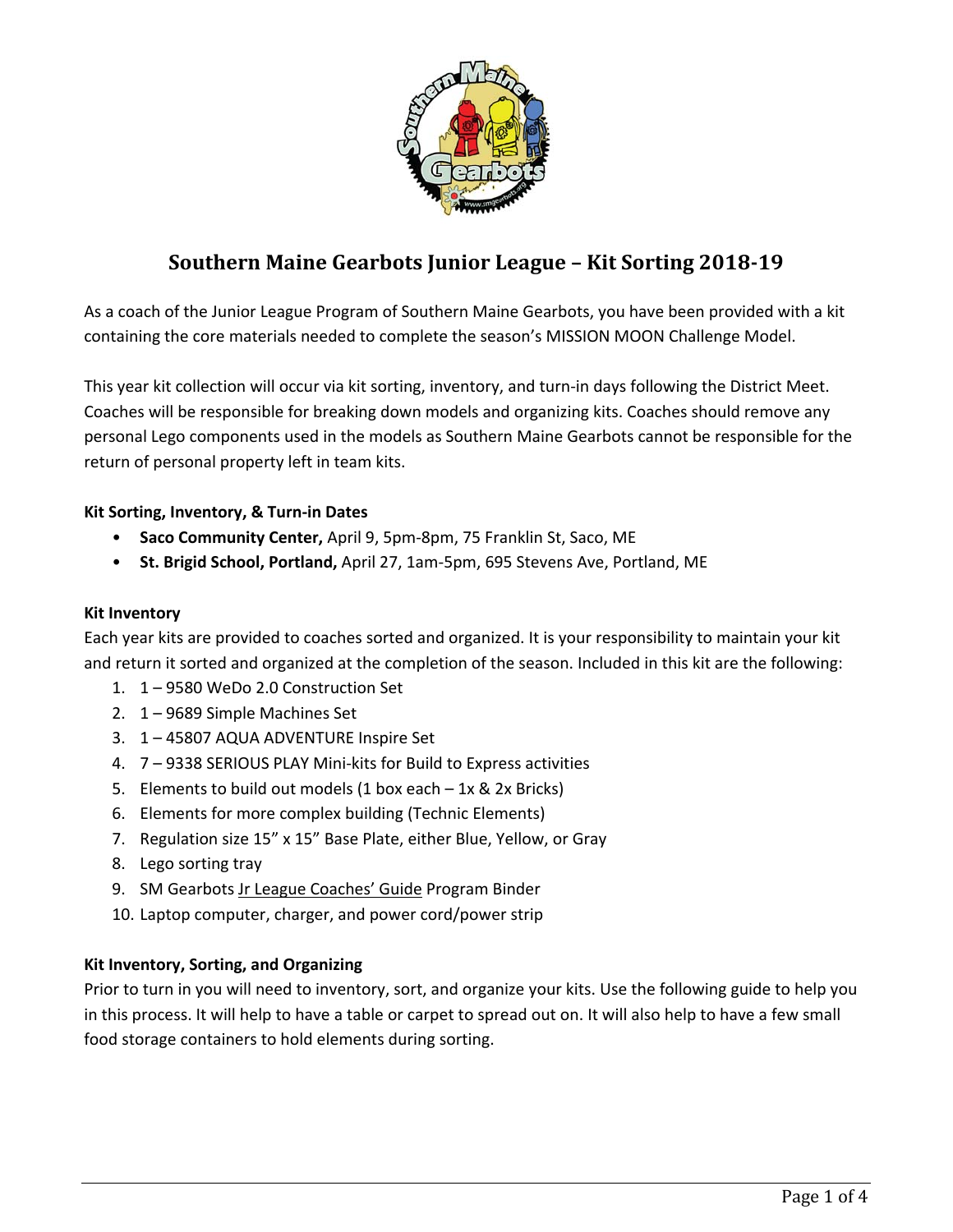## **Sorting the Jr League Kits**

Our sorting guide is based on years of sorting sets. Plan to spend about three hours in a single block of time and working without interruption. A detail oriented helper will reduce this time, perhaps cutting it in half.

## **What you need**

Gather the following together before you start. This will help you move along without interruption. Printed or digital copies of the WeDo 2.0, Simple Machines, MISSION MOON Inspire Set, Serious Play Mini‐Kit, 1x&2x Elements, and Misc Technic Element Inventory Sheets, as well as copies of the WeDo 2.0 and Simple Machines Insert Cards. All of these may be downloaded from http://www.smgearbots.org/coach‐resources/.

#### **Items to help you along:**

- Pen/Scratch paper
- Sorting Tray (included with kit)
- Tub and set lids

## **Element Survey/Insert Cards**

- WeDo 2.0 45300 Element Survey/Insert Card (PDFs)
- Simple Machines 9689 Element Survey/Insert Card (PDFs)
- MISSION MOON 45807 Inspire Set Element Overview Bag 1(PDF)
- MISSION MOON 45807 Inspire Set Element Overview Bag 2 (PDF)
- Serious Play 9338 Mini-Kit Element Survey (PDF)
- Technic Elements Survey (PDF)

#### **Inventory Sheets**

- WeDo 2.0 Construction Set 45300 Inventory sheet (PDF)
- Simple Machines 9689 Inventory sheet (PDF)
- MISSION MOON Inspire Set 45807 Inventory sheet (PDF)
- Serious Play Mini-Kit 9338 Inventory sheet (PDF)
- 1x&2x Assorted Bricks Inventory sheet (PDF)
- Technic Elements Inventory sheet (PDF)

#### **Step‐by‐step Sorting Guide**

#### Step One: Break Down Models

- Separate all elements. Little fingers are a big help with this!
- Remove all sets from tub and stack to side, but DON'T empty them!
- Place computer, charger, cords, baseplate, booklets, and binders in the empty tub.

#### Step Two: Pre‐sort elements

● Depending on how well organized your team has kept your kit, you may want to pre-sort elements by type, size, and color. Use the sorting tray as well as additional muffin tins/food storage containers to help in this process. Use the tub lid as a sorting surface.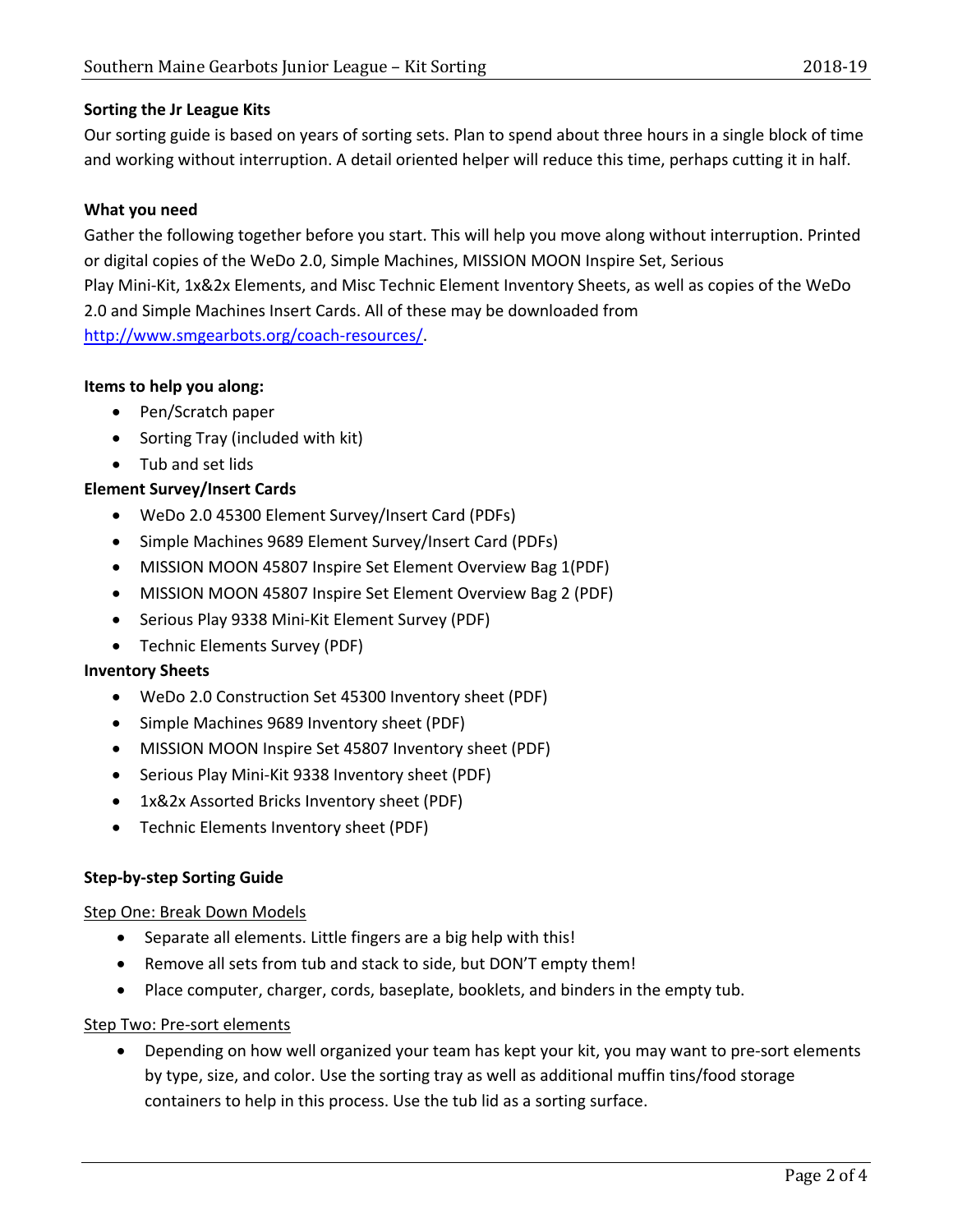- Using the Sorting Cards, sort out elements for the WeDo 2.0 and Simple Machines sets, placing elements in locations as noted on the cards.
- Keep track of missing elements on scrap paper as you go along. You will likely find them later. Use one sheet per set and place with the set when finished.
- Using the Insert Card PDFs, sort elements into set container by location, (B)ottom, and top tray compartments (1,2,3,4).

## Step Four: Inventory and Organize Remainder of Kit

- Recommended Sort Order: Using the Inventory Sheets and Element Surveys, sort the remainder of the kit sets in the following order: 1x&2x Bricks; Inspire Set; Mini‐Kits (little baggies); and Misc. Technic Elements.
- $\bullet$  It's in the details: Pay close attention to the number of holes, printed patters, and shape of the elements. Some are very similar, especially faces!
- **•** Remove the Big Stuff: Pull the larger elements out of the mix and sort them into piles.
- Sort by Size: Start with the larger elements and work down to the smaller elements.
- Sort by Color: When working through a size range, always follow the same color order when sorting. For example, when sorting the 1x&2x Bricks, always start with the Red, then move to White, and so on.
- Sorting the Inspire Set: If you do not still have the box, the Inspire Set can be placed in two separate gallon size food storage bags.
- Sorting The Serious Play Kits (baggies): These should all be identical. If you are missing elements for any of these, please make sure that as many are complete as possible and then write "incomplete" or "missing elements" on the baggies that are short parts.

# Step Five: Confirm and complete a Missing Element Inventory

- Confirm that all the elements have been accounted for. It is easy to miss elements in the baggies, especially if you think that the team didn't use them.
- Put the missing element inventory in the top of each set tub or bag and put the correct matching lid on each set tub. Page four of this document has a worksheet that you can use for your inventory!
- Use these inventory lists at the kit sorting day to replenish your kits!

# Step Six: Drop off kit on Drop‐off Day

 Bring your team's sorted and inventoried kit to the drop off day as noted above. Your kit will be checked in.

Thank you for your help with this and with making this season a success!

We could use your help on the Kit Sorting Day: If you have some extra time and can lend a hand there will be coaches who could use a little help working through this process. Please consider helping out on the kit sorting days mentioned above.